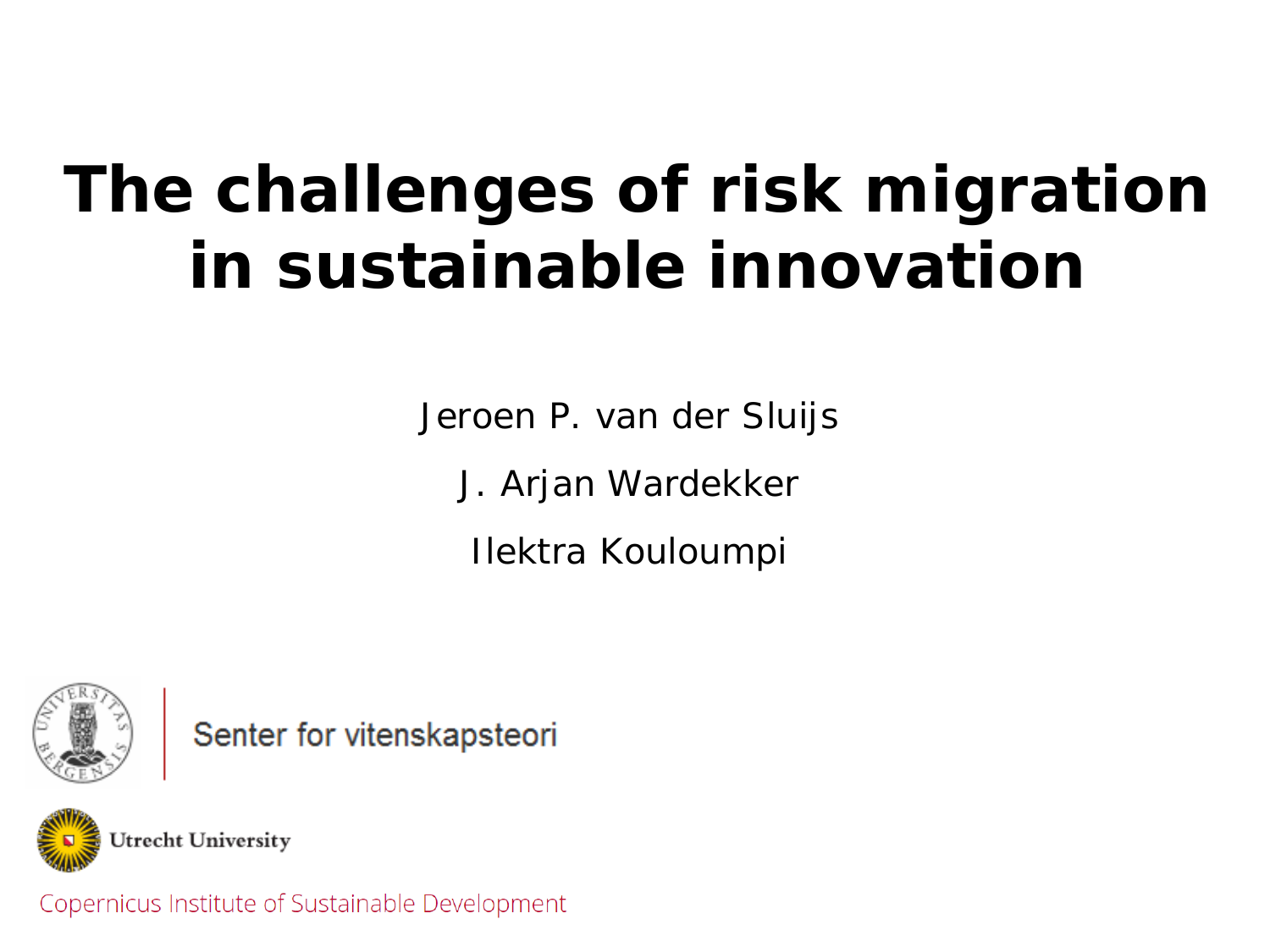## Recent example

Review article

#### Non-exhaust PM emissions from electric vehicles

Victor R.J.H. Timmers <sup>a, \*</sup>, Peter A.J. Achten <sup>b</sup>

<sup>a</sup> University of Edinburgh, Edinburgh EH8 9YL, UK <sup>b</sup> INNAS BV, 15 Nikkelstraat, 4823 AE Breda, Netherlands

#### **HIGHLIGHTS**

- A positive relationship exists between vehicle weight and non-exhaust emissions.
- Electric vehicles are 24% heavier than their conventional counterparts.
- Electric vehicle PM emissions are comparable to those of conventional vehicles.
- Non-exhaust sources account for 90% of  $PM_{10}$  and 85% of  $PM_{2.5}$  from traffic.
- Future policy should focus on reducing vehicle weight.

*Atmospheric Environment* **134 (2016)** p.10-17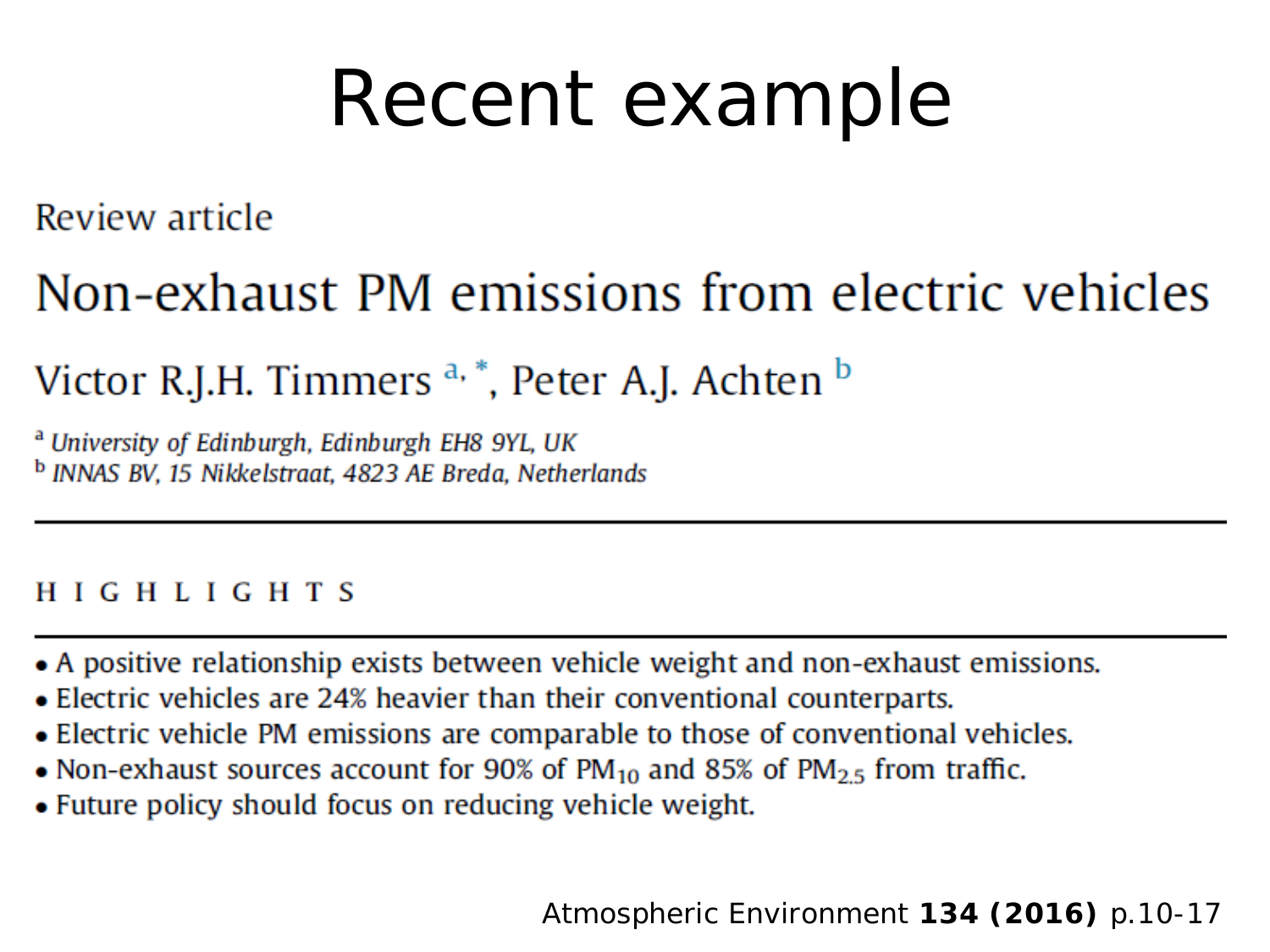## Key questions

- To what extend does the development and introduction of sustainable consumer products introduce novel unforeseen risks?
- Under what conditions does that occur?
- What are promising strategies for detection and avoidance of such risks early in the innovation trajectory?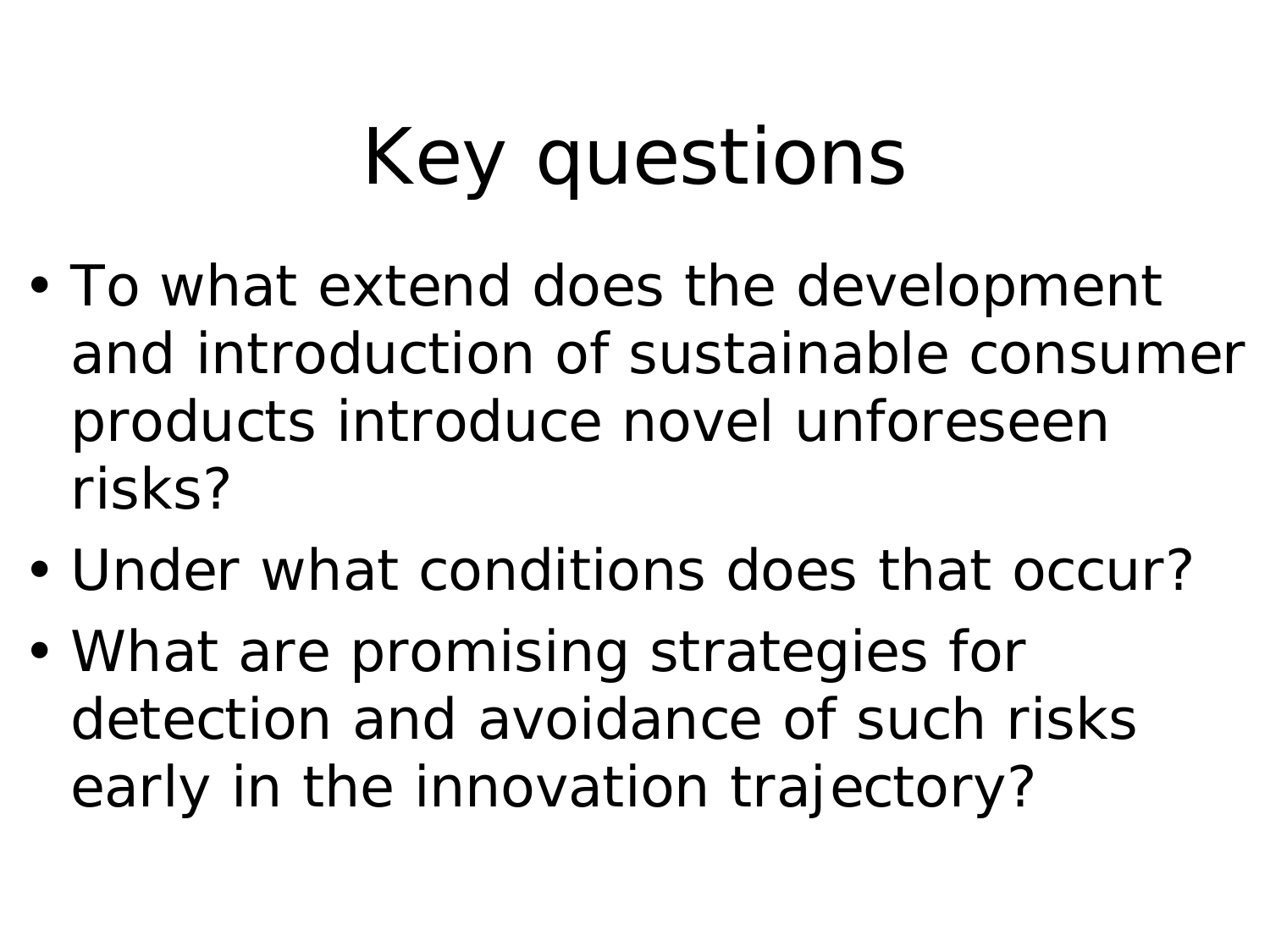# Related projects

European Environment Agency



- EEA **Late Lessons II** "Seed-dressing systemic insecticides and honeybees"
- EU FP7 **EPINET** "Integrated Assessment of Societal Impacts of Emerging Science and Technology from within Epistemic Networks" 2012-2016



- Universities of Bergen, Lancaster, Brussels, Utrecht, Barcelona and EU JRC
- Smart Grid, Robotics, Wearable sensors, In Vitro meat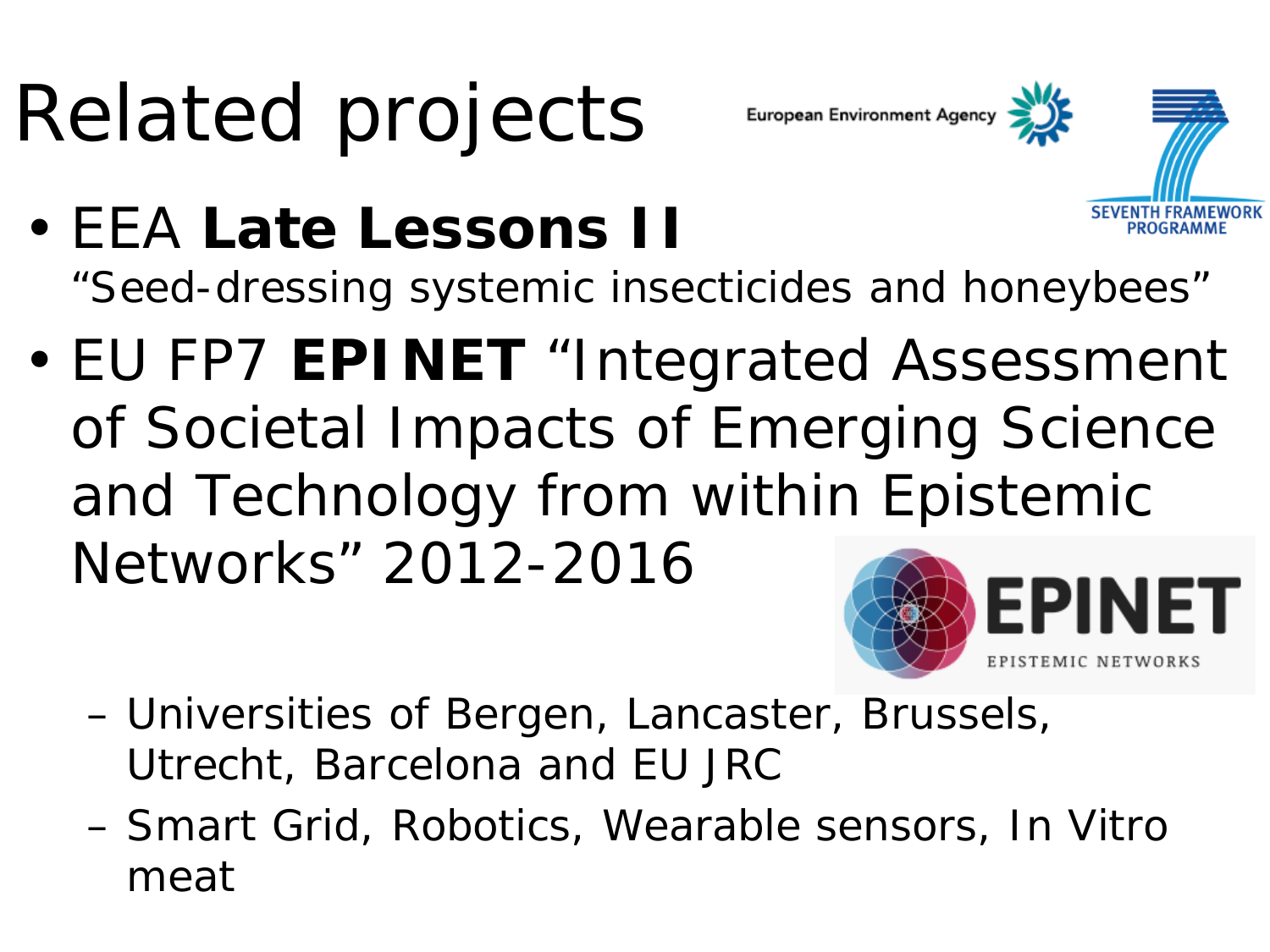## Types of risk migration / risk transformations

- Physical change
- Interpretational change
- Translational (replacing one risk with another)
- Diffusional (adding to a stock of risk)

Busby et al (2012)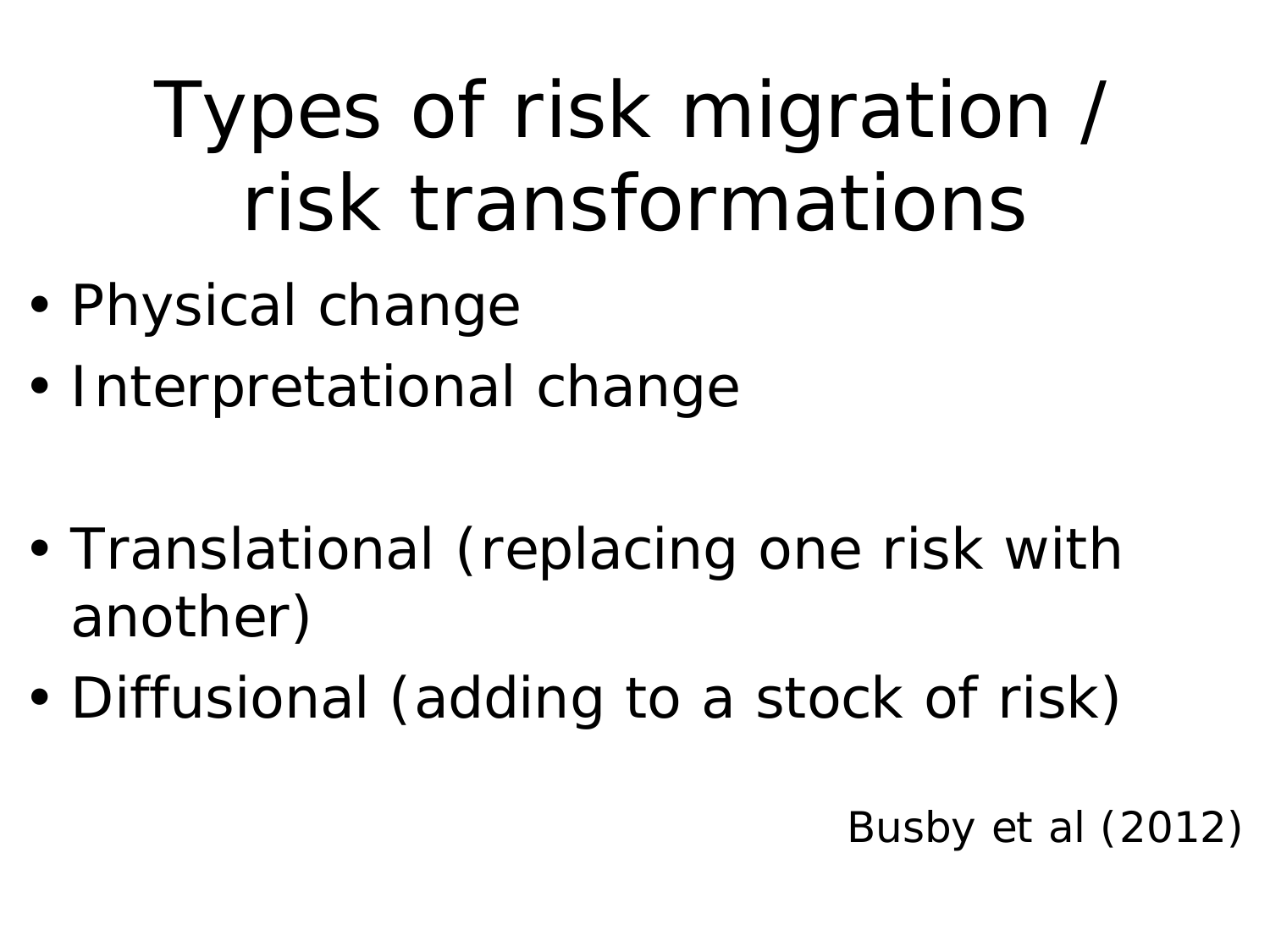### Historic cases

- Asbestos for isolation
	- Shifts short term fire risk to long term health risk
- Halocarbons for refrigeration
	- shifts small scale, near-term risk to a global environmental risk
- Neonicotinoid insecticides
	- shifts a human health risk and risks for birds of prey to an ecological and food security risk (pollinator loss) and risks for insectivorous birds
- Hydrogen-powered road traffic vehicles
	- Shifting environmental and safety risks to other environmental and safety risks
- Nanotech products
	- shifts an environmental issue (material and energy consumption) to a health and environmental issue.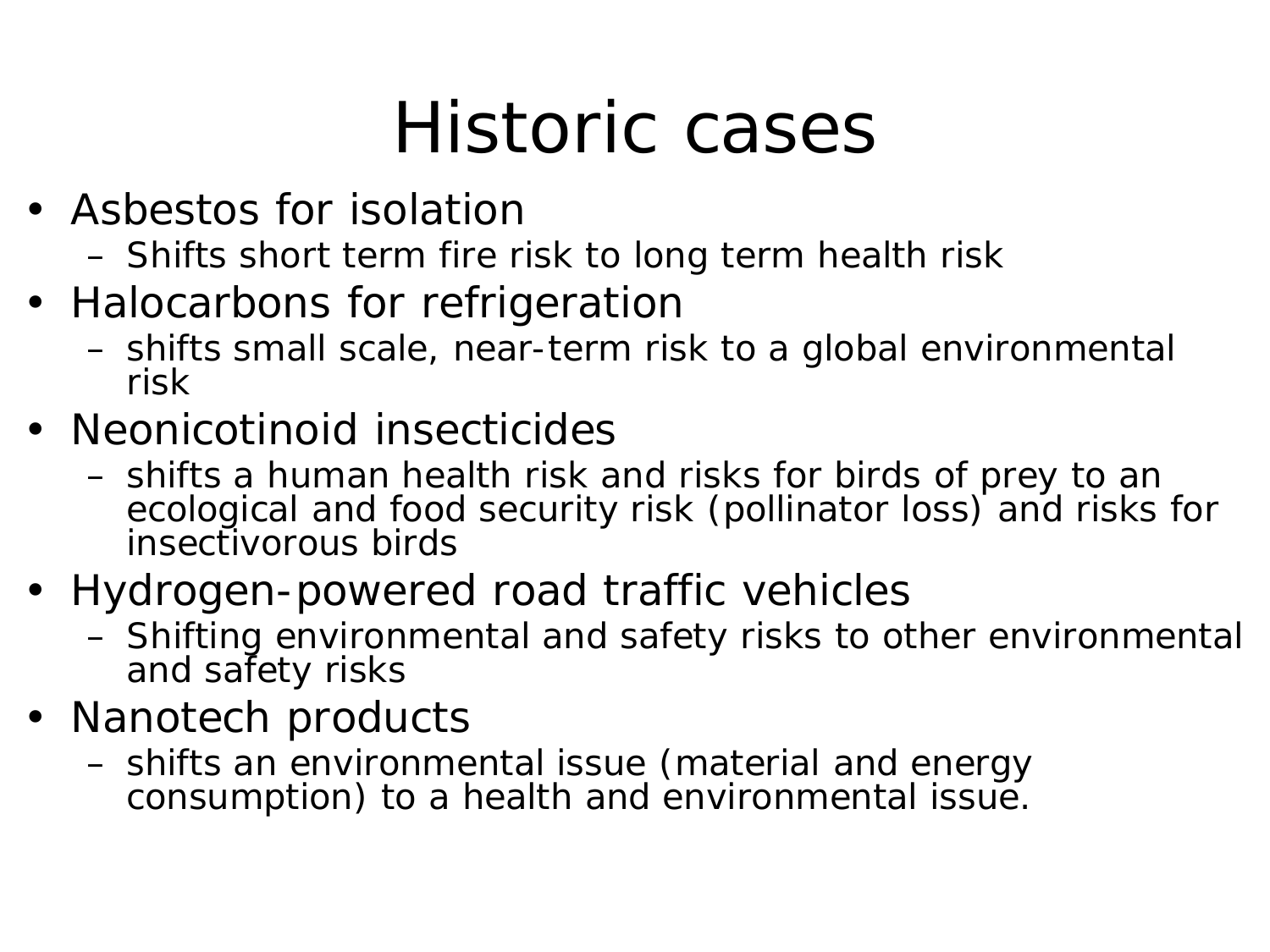#### **Late lessons from early warnings EEA 2001/2013 reports**

EEA Report No 1/2013



Late lessons from early warnings: science, precaution, innovation

![](_page_6_Picture_4.jpeg)

![](_page_6_Picture_5.jpeg)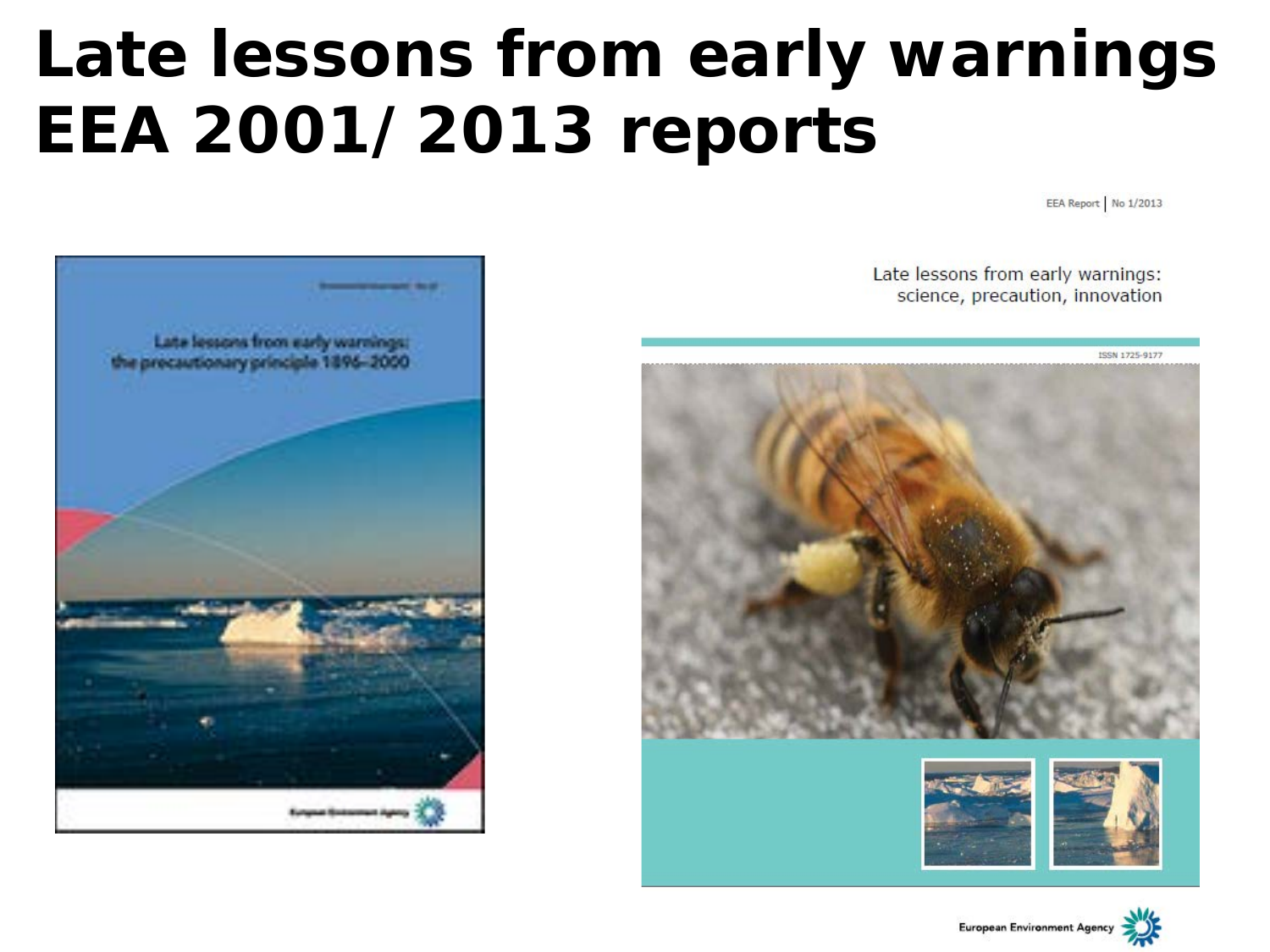#### **Late Lessons II report 2013**

- Key decisions on innovation pathways made by few on behalf of many
- Lack of (institutional) mechanisms to respond to early warning signals
- Misleading market prices fail to reflect all costs and risks to society and nature
- $\checkmark$  Broaden application of the principles of precaution, prevention and polluter-pays
- $\checkmark$  Make government and business accountable
- Broaden evidence considered (lay/local knowledge) and public engagement
- $\checkmark$  Build resilience in governance systems and institutions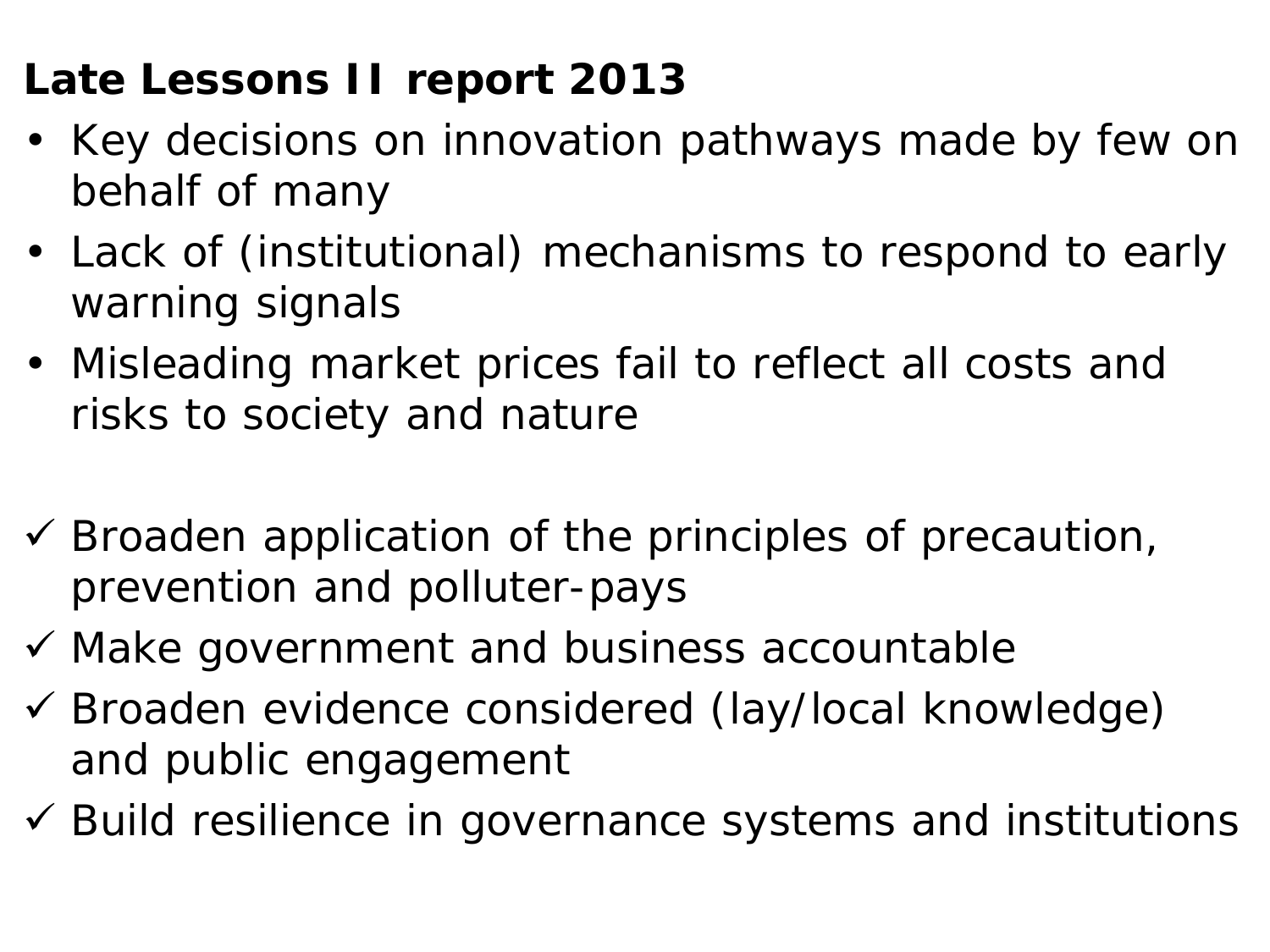| Case                                | Type of product or<br>innovation                                                                                 | <b>Aimed sustainability</b><br>improvements                                                                           | <b>Potential risks introduced</b>                                                                                                                                                          | <b>Other relevant aspects</b>                                                                                                                                                      |
|-------------------------------------|------------------------------------------------------------------------------------------------------------------|-----------------------------------------------------------------------------------------------------------------------|--------------------------------------------------------------------------------------------------------------------------------------------------------------------------------------------|------------------------------------------------------------------------------------------------------------------------------------------------------------------------------------|
| 1. Hydrogen vehicles                | New energy carrier<br>(gaseous) plus<br>related energy<br>conversion<br>systems.                                 | Environmental (greenhouse gas<br>emissions; long term).<br>Human health (air quality, noise;<br>short and long term). | Environmental (atmospheric<br>impacts of leaked<br>hydrogen, waste,<br>greenhouse gas emissions).<br>Safety (fire, explosion, traffic<br>accidents due to silent<br>vehicles; short term). | Prior experience with small scale use,<br>but not with large scale.<br>Emission reduction depends on<br>assumed way of production.                                                 |
| 2. Nanotech                         | Novel material (small<br>solid particles)<br>with special<br>properties (due to<br>small size and<br>structure). | Environmental (material saving,<br>energy saving).                                                                    | Human health (medium and long<br>term).<br>Environmental (ecosystem health;<br>long term).<br>Functioning of societal systems<br>(e.g. waste water<br>treatment).                          | Special material properties (small<br>size, persistence) a problem.<br>Rapid spread to large scale<br>application.<br>Existing risk assessment frameworks<br>& tools insufficient. |
| 3. Asbestos insulation              | Novel material (small<br>solid particles)<br>with special<br>properties (due to<br>small size and<br>structure). | Environmental (energy saving).<br>Safety (fire-resistant).                                                            | Human health (long term).                                                                                                                                                                  | Special material properties (small<br>size, persistence in body) a<br>problem.<br>Rapid spread to large scale<br>application.                                                      |
| 4. Halocarbons for<br>refrigeration | Novel material (gaseous)<br>with special<br>properties (low<br>reactivity).                                      | Safety (replaces aggressive<br>alternative).                                                                          | Environmental (ozone layer,<br>climate change; long term).                                                                                                                                 | Special material properties (low<br>reactivity, i.e. environmental<br>persistence) a problem.<br>Rapid spread to large scale<br>application.                                       |
| 5. Compact fluorescent<br>lamps     | New lighting product.                                                                                            | Environmental (energy saving,<br>material saving).                                                                    | Ecological (mercury; short term)<br>Human health (mercury, light<br>frequency; short term).                                                                                                | Risks due to both components<br>(mercury) and product itself<br>(light frequency).                                                                                                 |
| 6. Neonicotinoid<br>insecticides    | Novel material (water<br>soluble) with<br>special properties<br>(systemic,<br>specific).                         | Human health (replaces acutely<br>toxic alternative).<br>Ecological (replaces non-specific<br>alternative).           | Ecological (pollinator loss, risk for<br>insectivorous birds).<br>Food security (via pollinator loss).                                                                                     | Unforeseen non-acute, sub-lethal<br>low-dose effects. Persistent in<br>both plant and environment.                                                                                 |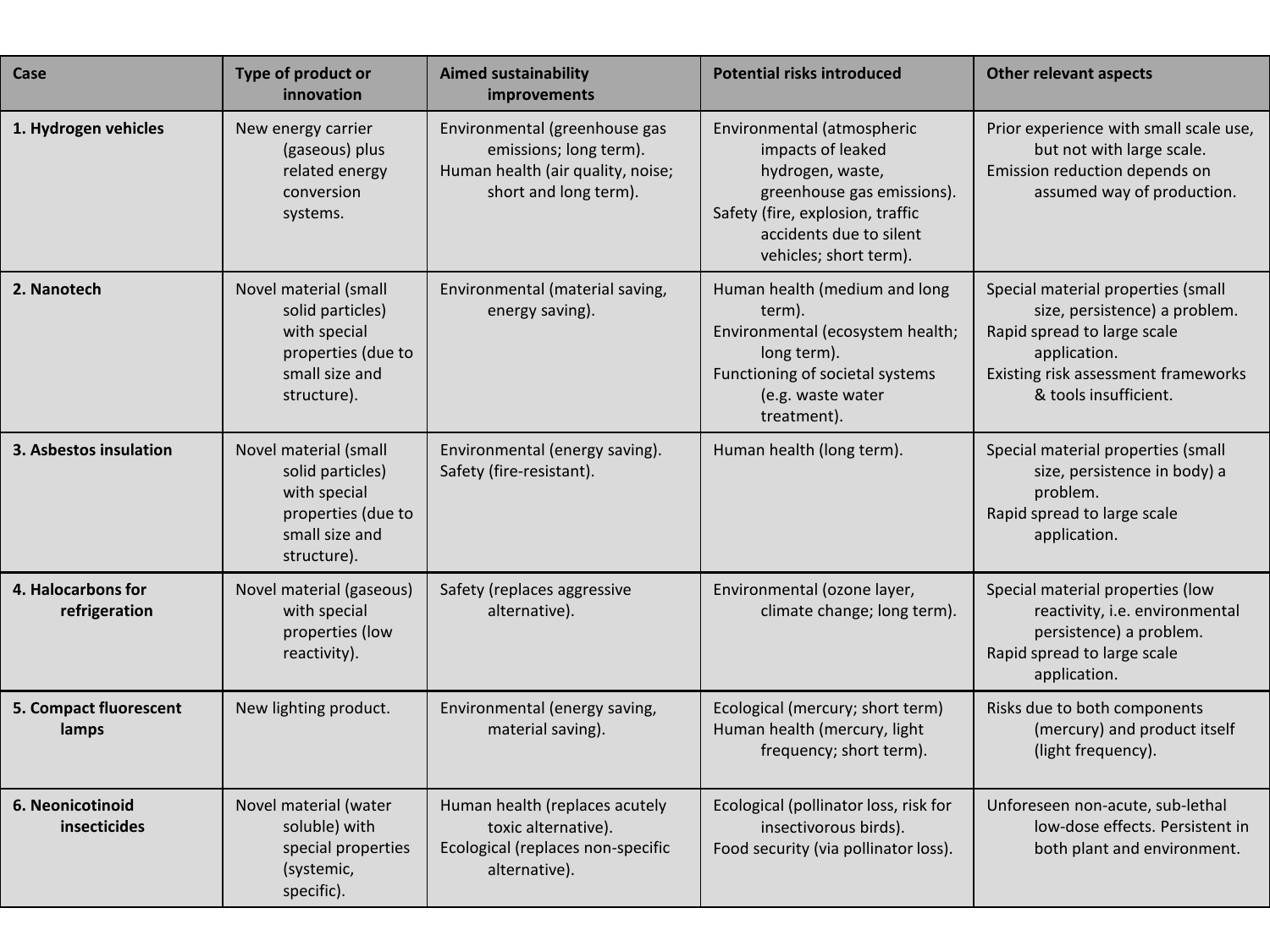**CFCs Asbestos Antibiotics Flame retardants DTT Dioxins** 

Wind generators Smart grid Solar panels Carbon sequestration **Biomaterials CFLs** 

**LCD monitors (CFLs)** TVs (CFLs) **Lithium-Ion Batteries** (Flame retardants) **Wearable Computers** Non-ionizing radiation

Synthetic fibers for clothing Polycarbonate plastic bottles Carbon nano-tubes **LEDs Deodorants** 

**Cases of risk migration mentioned in the interviews divided in categories: Classical cases (Red), Sustainable Products (Green), Electronics (Purple), Other Products (Blue)**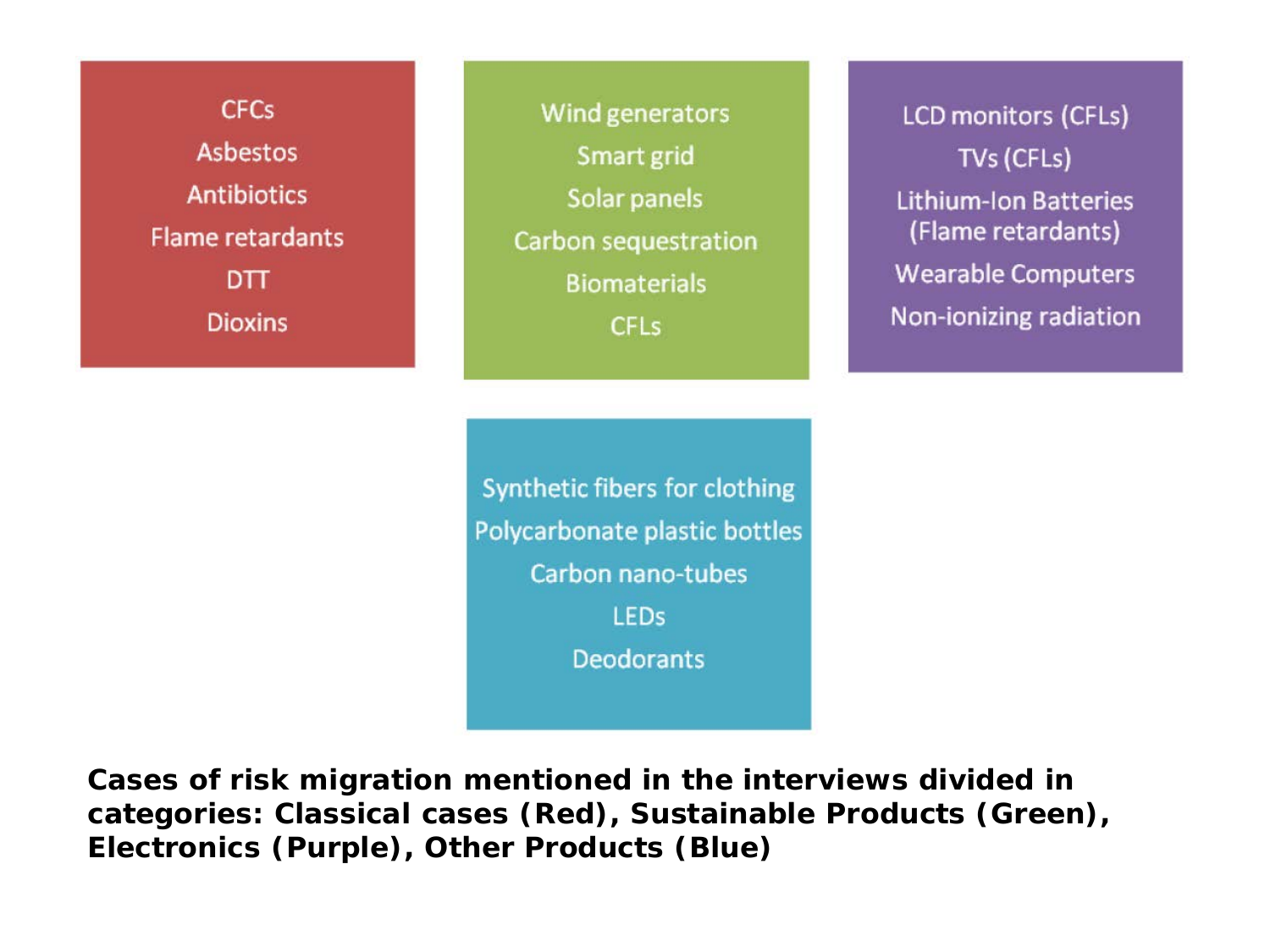### Survey results: selected cases I

- Flat screen for computers and televisions
	- Energy efficiency /  $CO<sub>2</sub>$  reduction,
	- $-$  NF<sub>3</sub> world production increase (strong GHG)
- Spray Urethane Foam (PUR)
	- Floor insulation / energy efficiency
	- Sensitisation to Methylene Diphenyl Diisocyanate (MDI)
- Styrofoam (polystyrene)
	- Insulation . Energy efficiency;
	- persistence, bioaccumulation, styrene possible human carcinogen
- Ceramic tiles with (radioactive) zirconium
	- Zero energy buildings
	- Indoor exposure to ionizing radiation
- Windmills and biofuels
	- Renewable energy
	- Loss of biodiversity and landscape values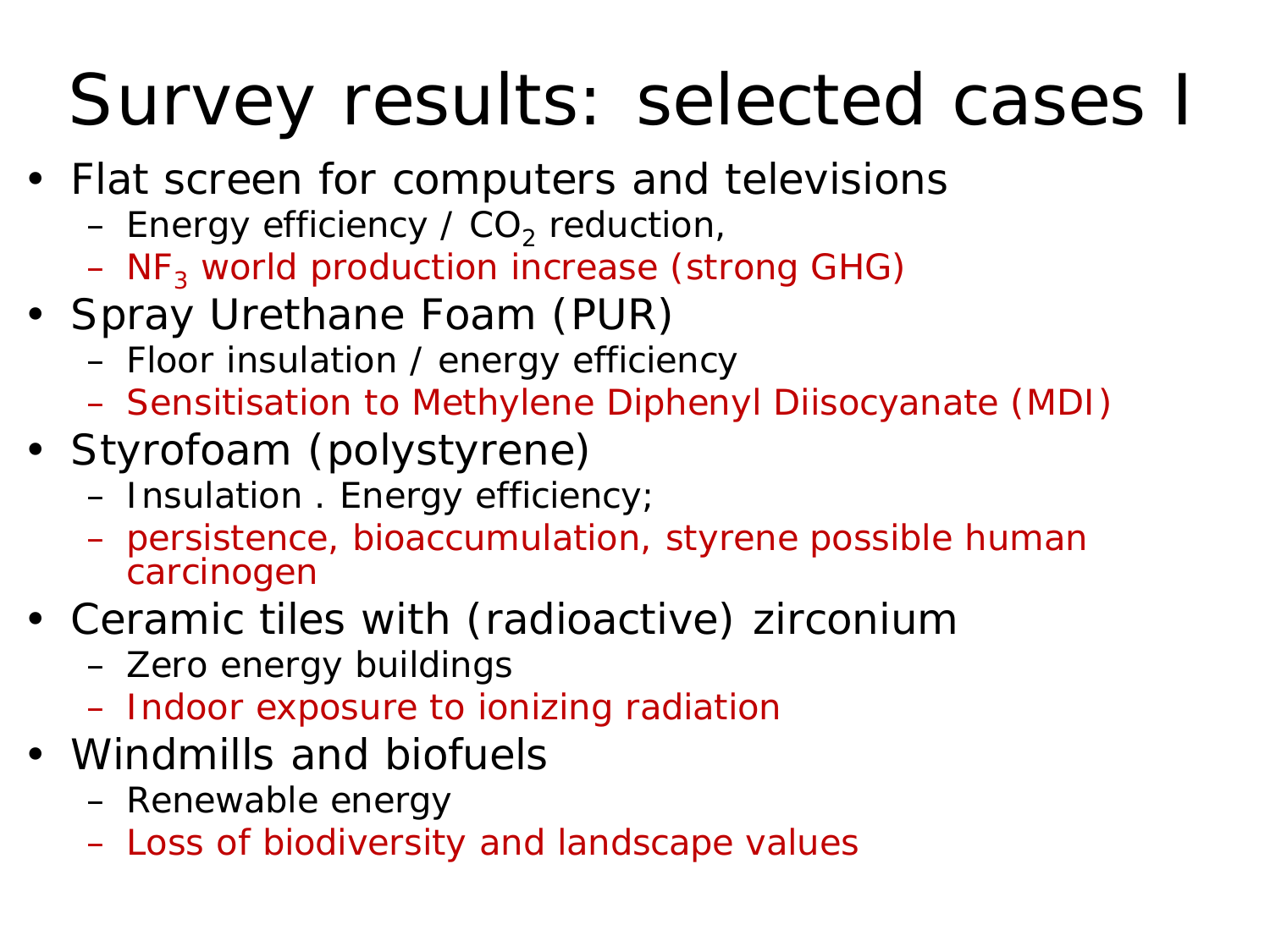### Selected cases II

- Biomaterials
	- Renewable resources
	- Land availability for food / intensification agriculture
- Computers & electronic communication
	- Reduced paper use; reduced travel
	- Toxic waste generation in developing countries
- UV filters in cosmetics
	- Reduced UV exposure
	- Bioaccumulation in breast milk
- Bottled water
	- Reducing water-borne diseases
	- Depletion of ground water & increased toxicity of ground water
- Recycling of waste
	- Resource efficiency
	- Health risks for waste collecting workers / endotoxins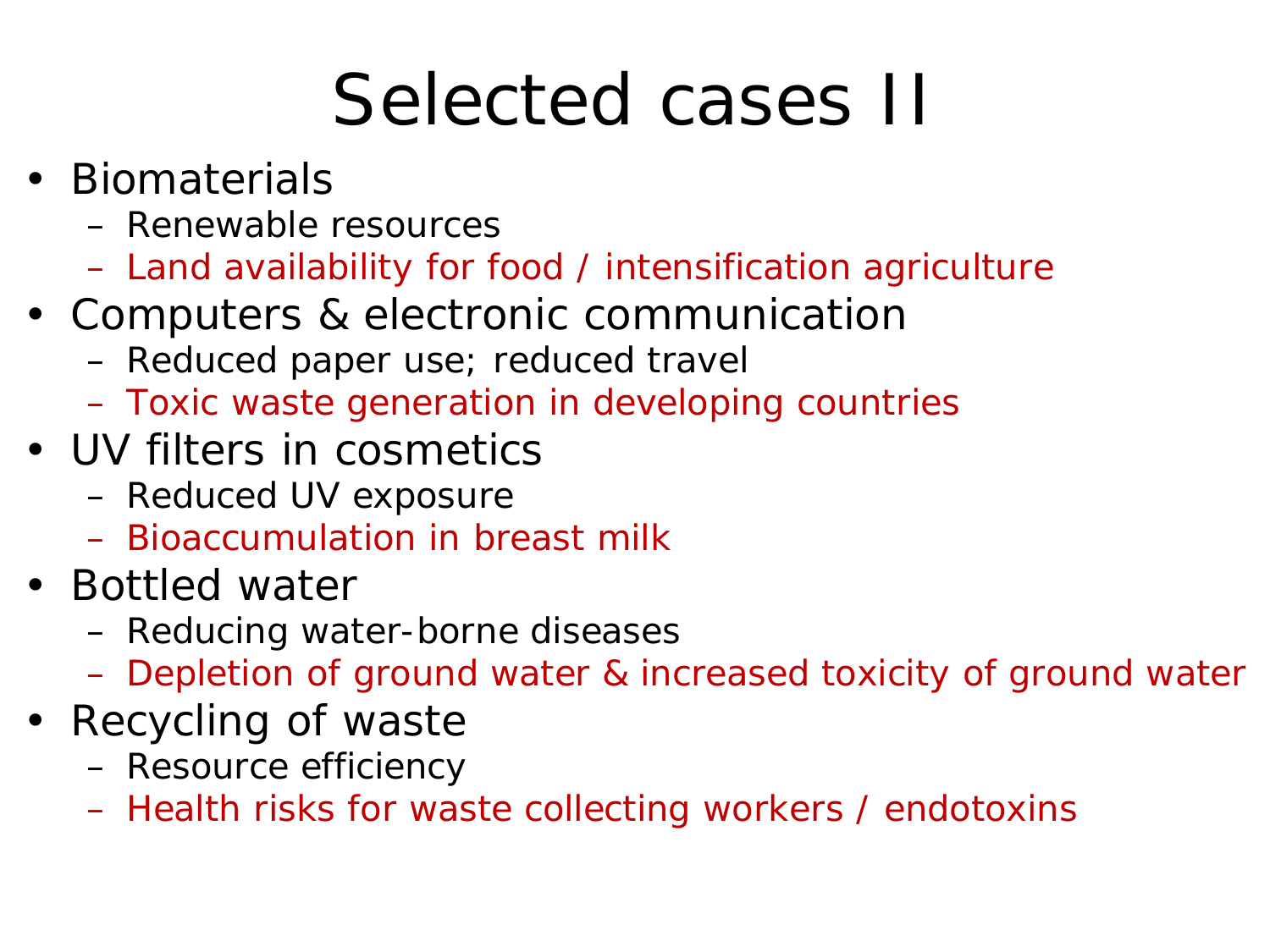### Selected cases III

- TriCresyl Phosphate (TCP) in jet-oil
	- Prolonged lifetime of jet engines
	- Aerotoxic Syndrome in aircraft passengers & crew
- Plastics
	- Packaging protects high-value goods; fish nets provide income
	- Persistence, accumulation, plastic soup
- Phosphate free washing powder
	- Reduce eutrophication of rivers and lakes;
	- reduced phosphorous resource depletion
	- Substitutes are endocrine disruptors
- SO2 Scrubbers
	- Reducing air pollution & acidification
	- Increased CO2 emissions per kWh
- Composite dental fills
	- Reduced mercury exposure
	- bisphenol A-glycidyl methacrylate (BISGMA): Increased BPA exposure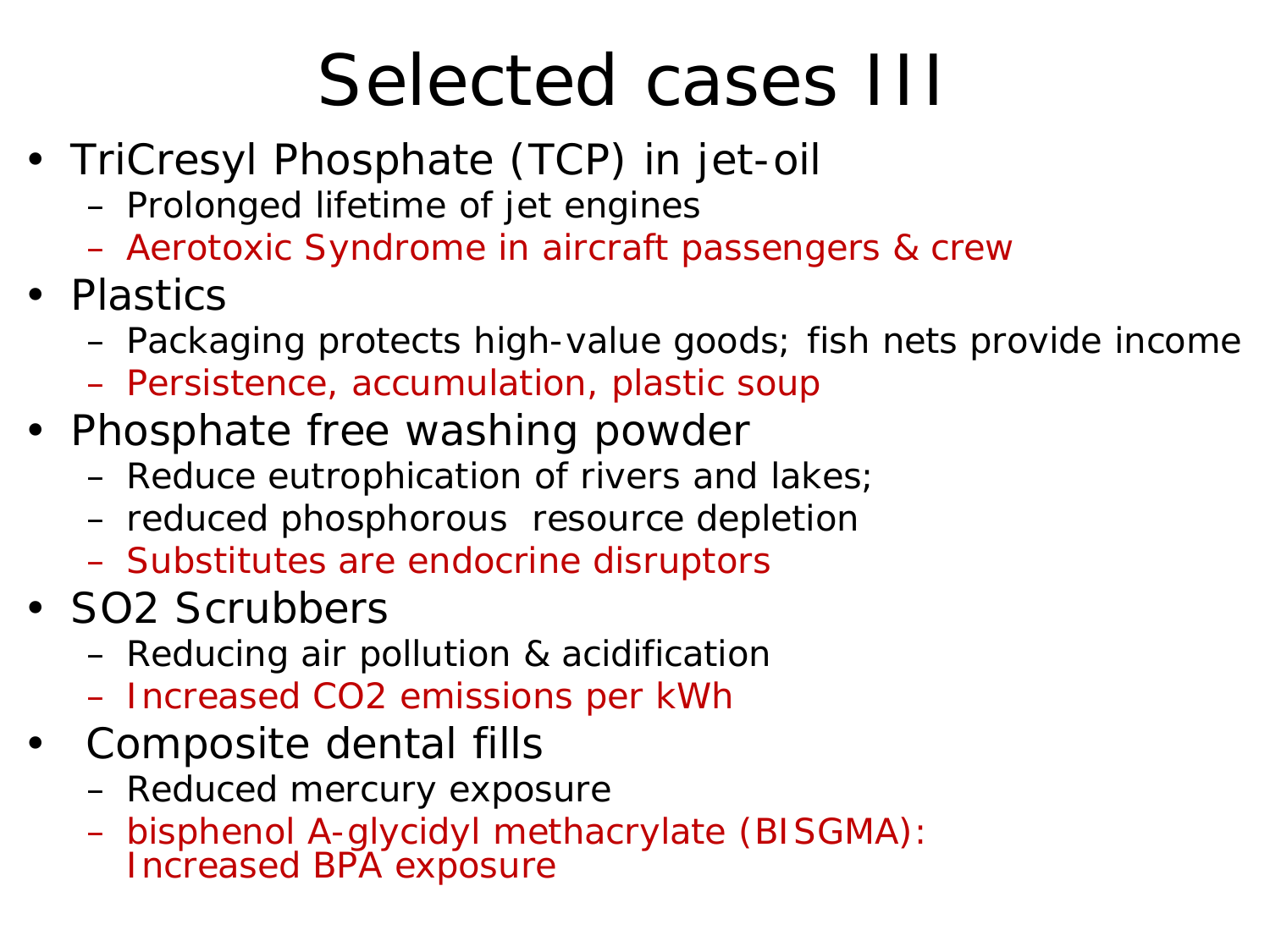# LED lamp and risk migration

- Unprecedented brightness of the (point)light source
- Unidirectional nature of LED light, analogy with risks of laser light
- Blue light hazard
- Blue light as endocrine disruptor: melatonin and the biological clock
- Indoor emissions of toxic substances from plastics used in LED lamps
- Electro-safety issues
- Impact of light quality on labour productivity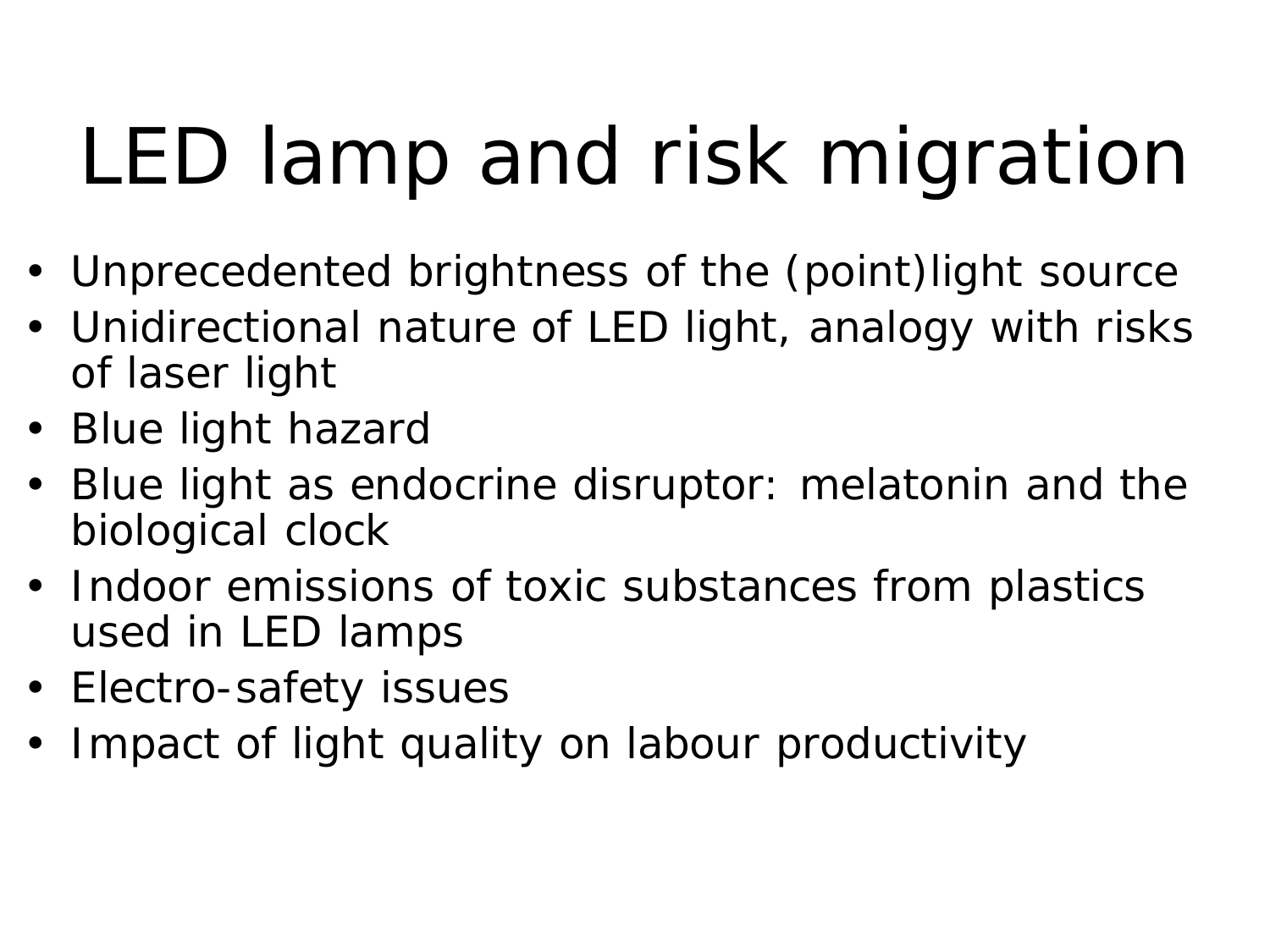#### Led lamp: Blue Light Hazard ?? 420–490 nm melatonine regulation??

![](_page_14_Figure_1.jpeg)

![](_page_14_Figure_2.jpeg)

- **a. Daylight spectrum**
- **b. Incandescent lamp spectrum**
- **c. LED spectrum compared to daylight**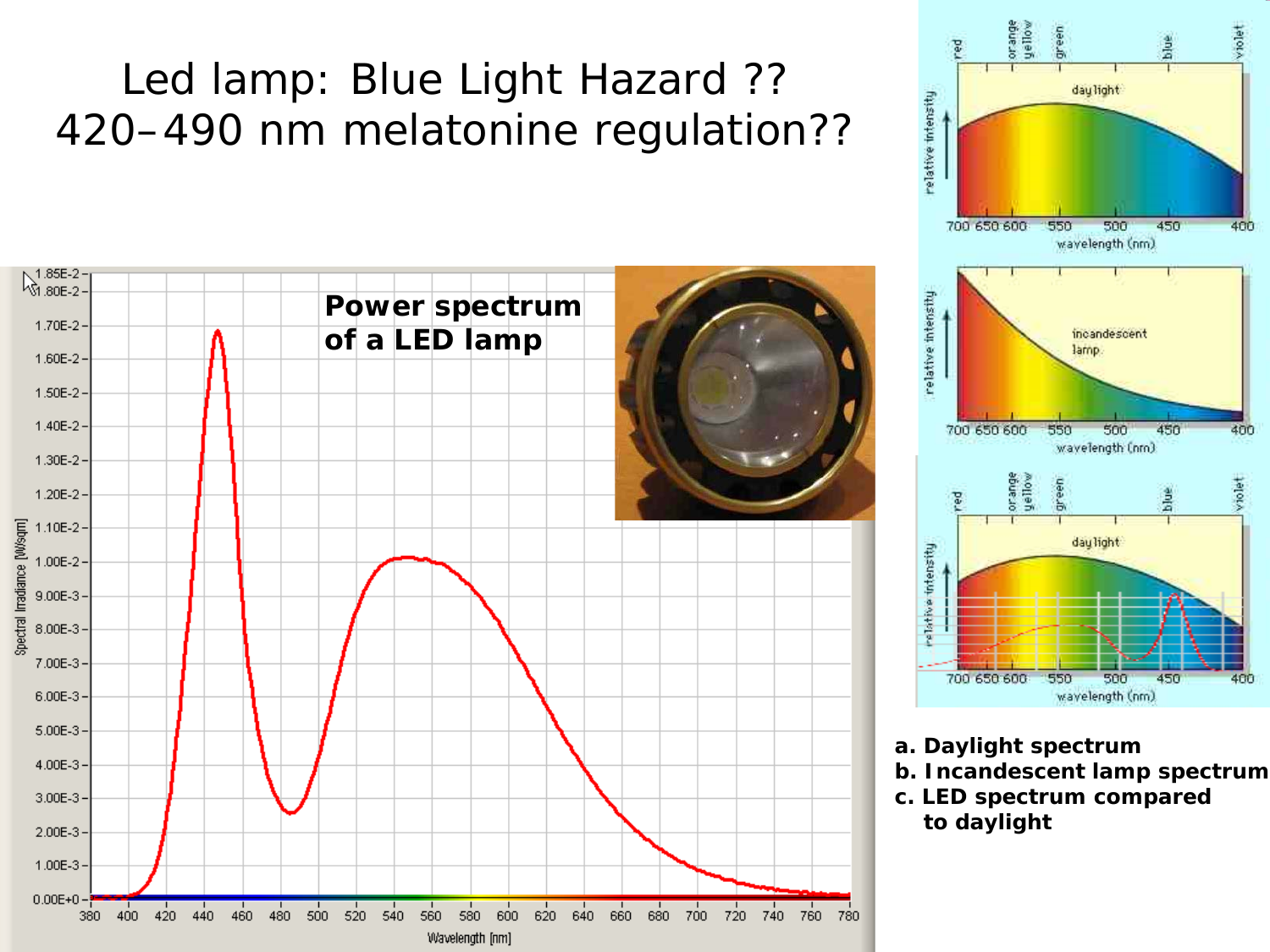## Blue Light Hazard

**Blue-light hazard function** 

![](_page_15_Figure_2.jpeg)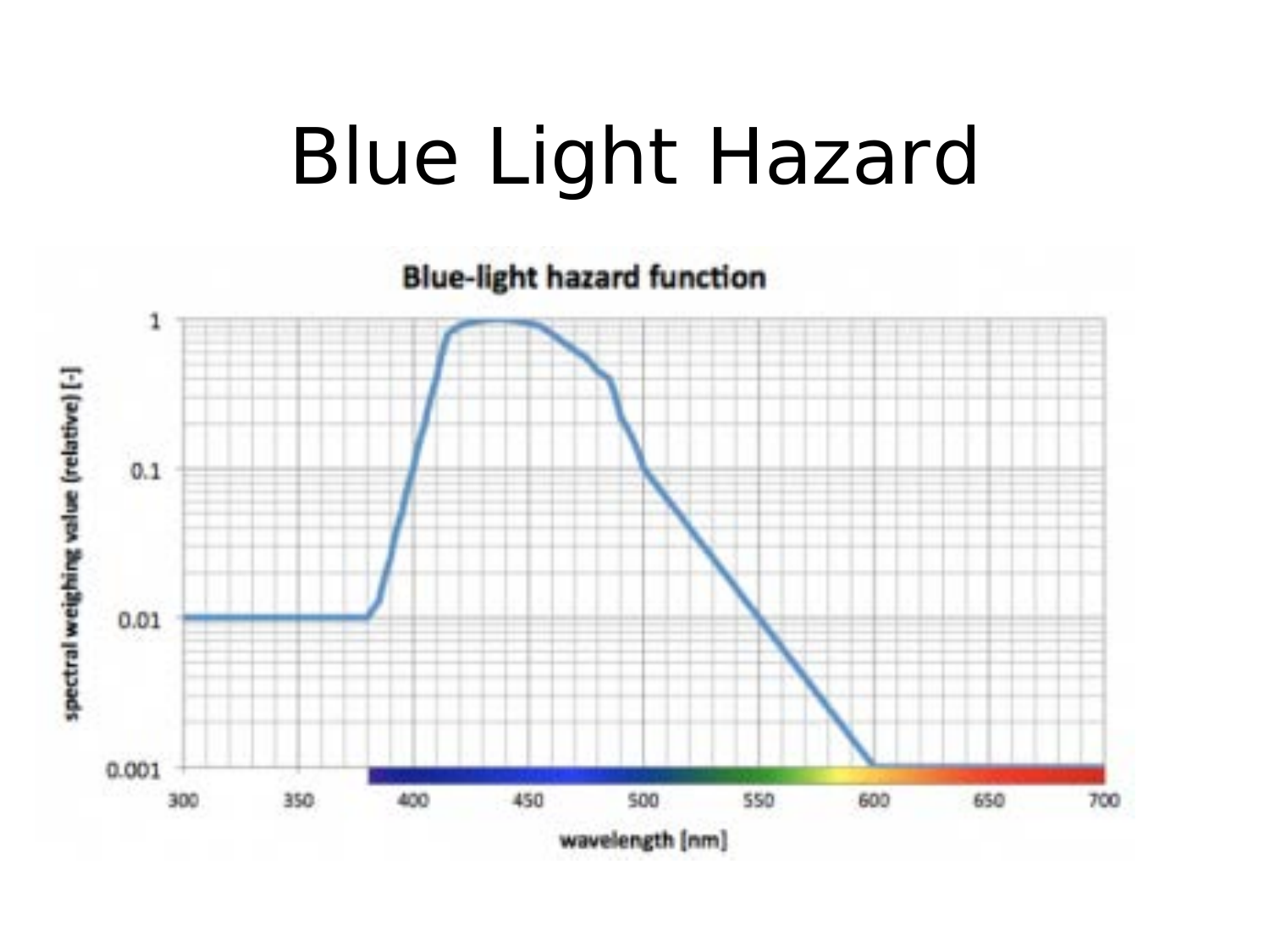![](_page_16_Figure_0.jpeg)

Cajochen e.a. 2011 Evening exposure to a light-emitting diodes (LED) backlit computer screen affects circadian physiology and cognitive performance

LED-backlit screen emitted 3.32 times more light in the blue range between 440 and 470 nm than the non-LED-backlit screen. This is the major factor contributing to the observed effects."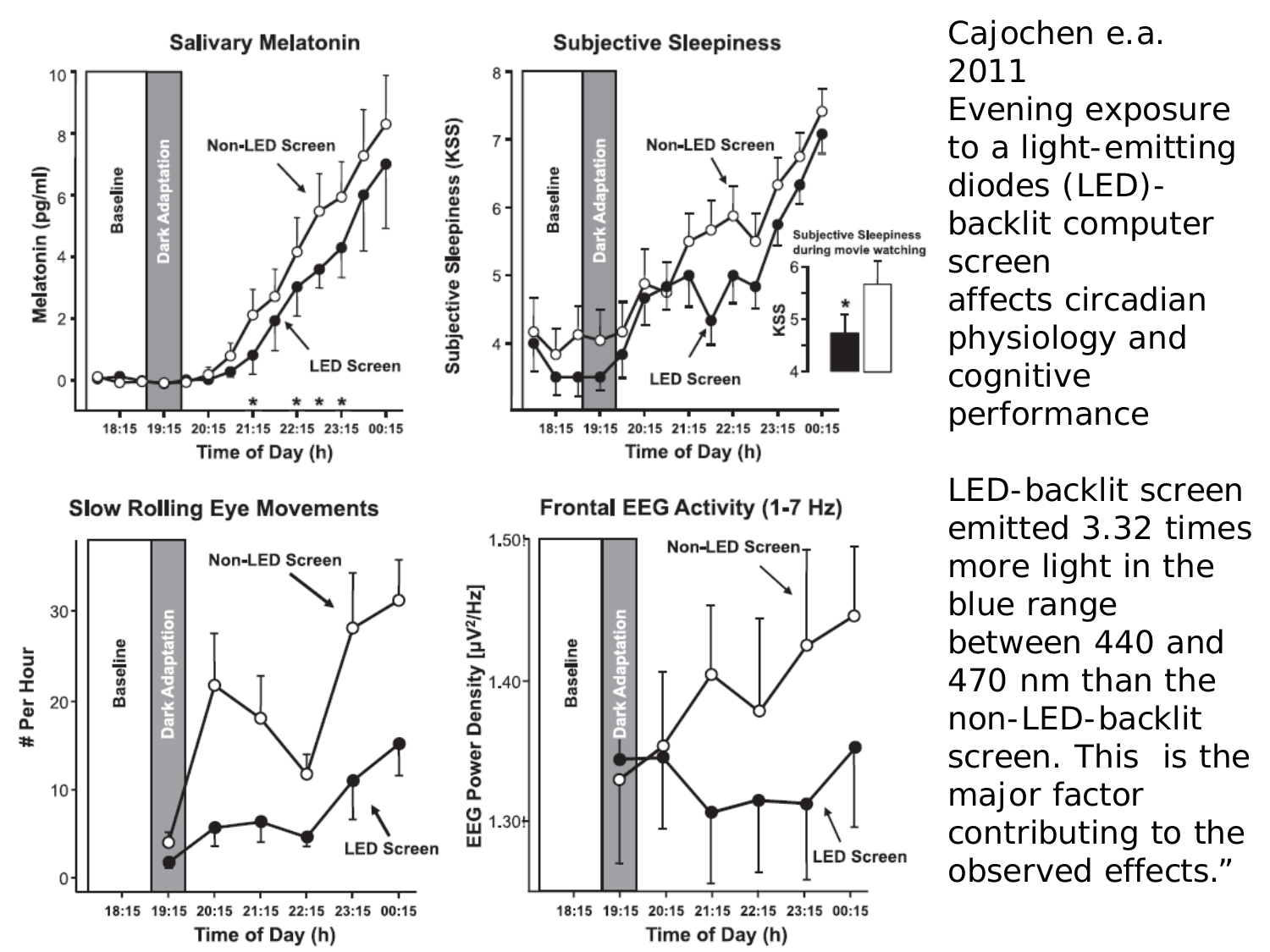![](_page_17_Figure_0.jpeg)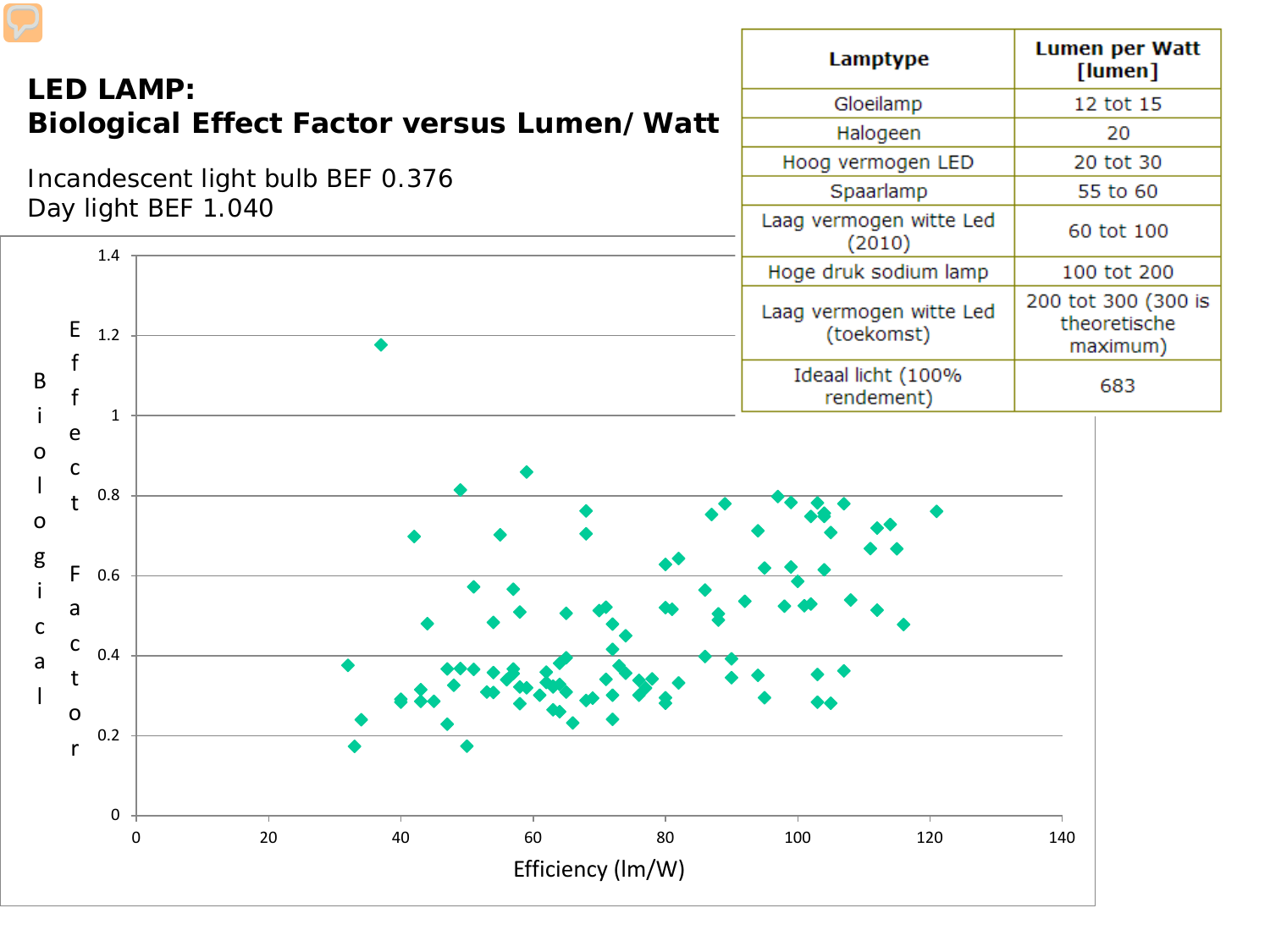## Blue light issues

- Attention of research community is growing (rapidly increasing amount of publications)
- On the agenda of International Electrotechnical Commission
- German Vornorm 2009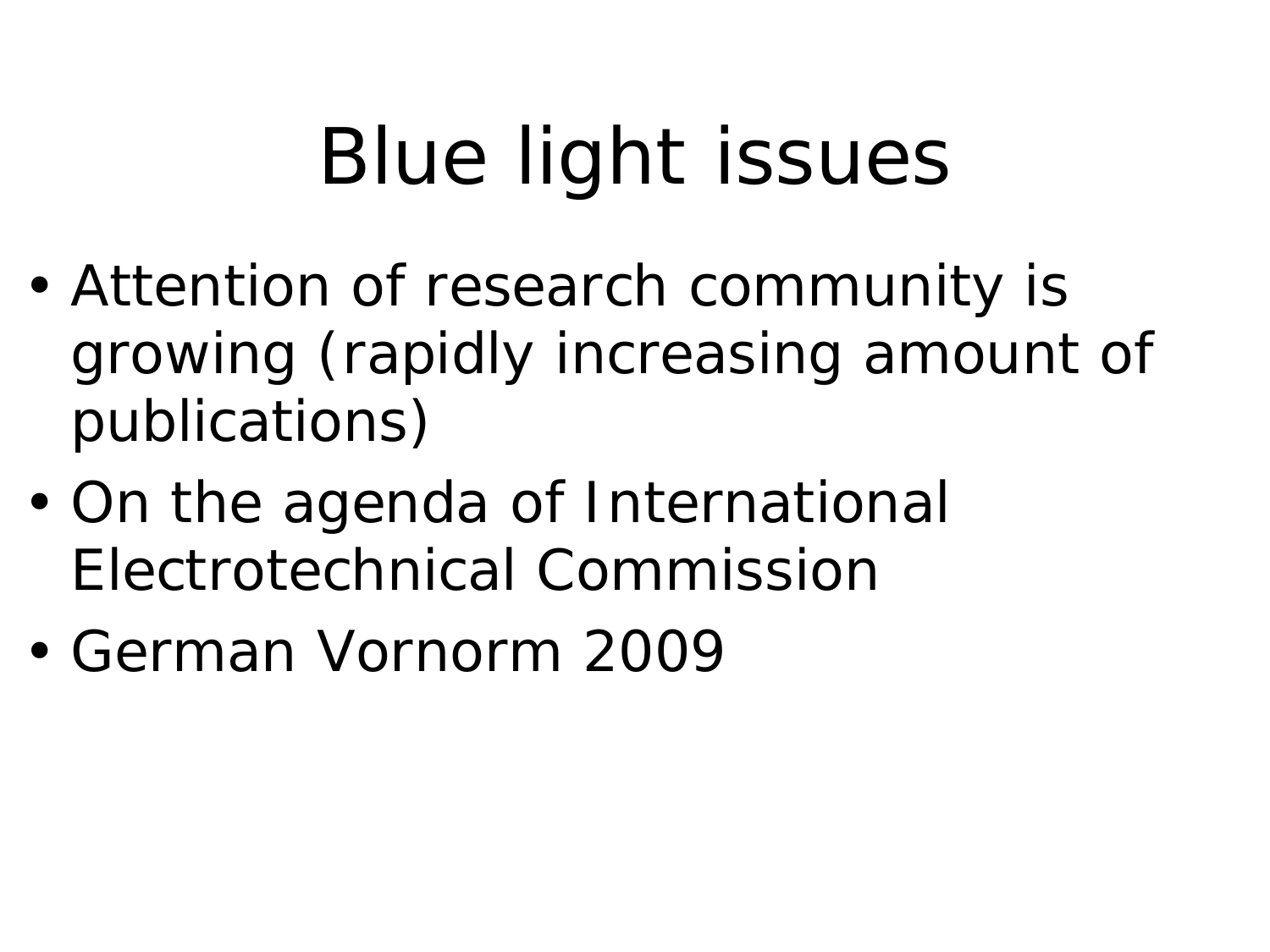## Lessons landed?

- Potential of known "late lessons" highly underutilized
- Not widely known / hardly internalized at frontiers of technological innovation
- Drivers of innovation very different from aims of sustainability
- Regulatory requirements drive what firms do as risk assessment
- ALARA in real life: "As Lousy As Regulators Allow"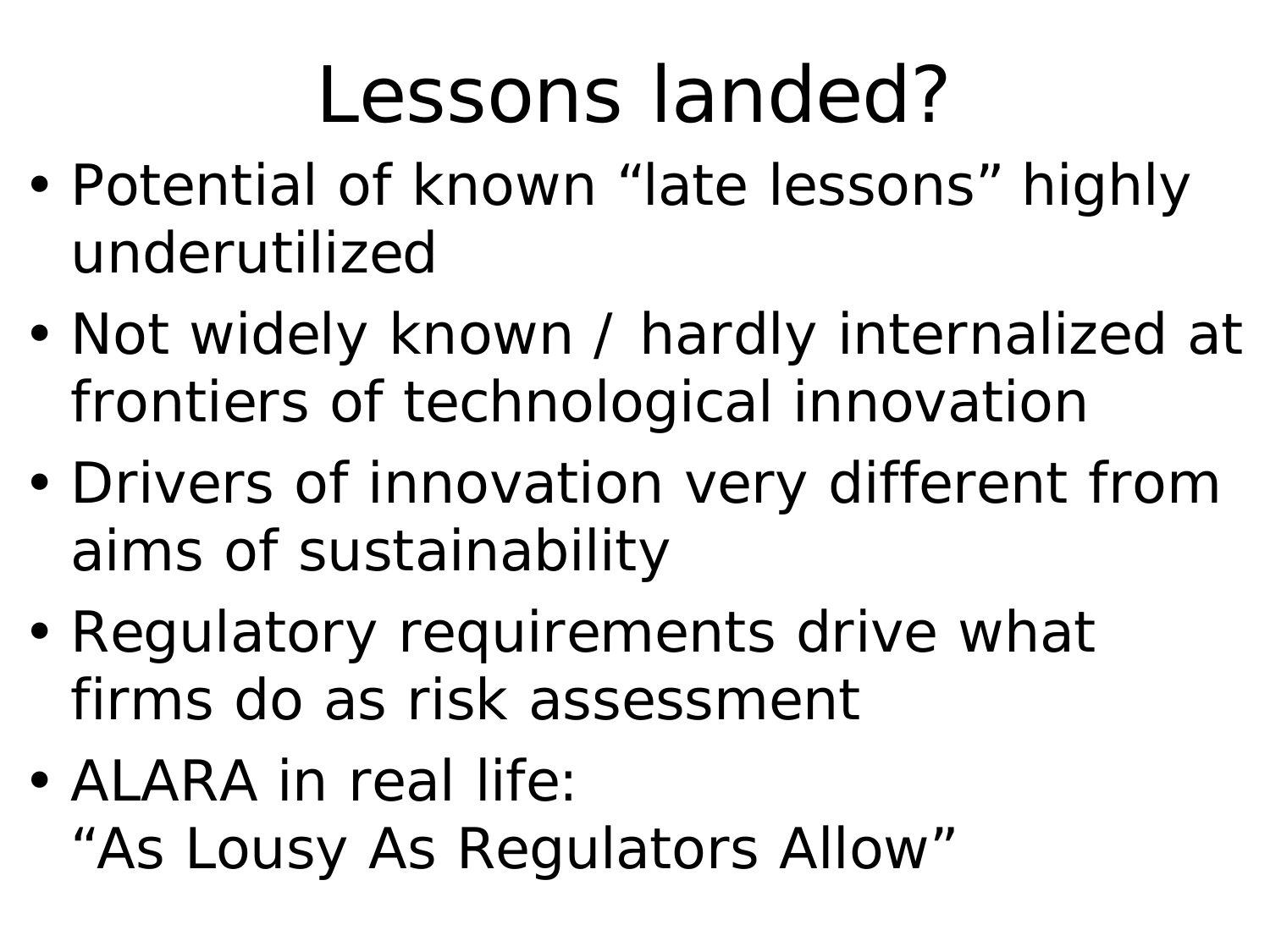#### **Factors that hamper early detection of unintended negative side effects**

- lack of critical reflection on risks and benefits
- bias in appraisal of risks and benefits
- required level of proof
- inadequate risk assessment
- data gaps
- lack of monitoring
- institutional factors
- interests / power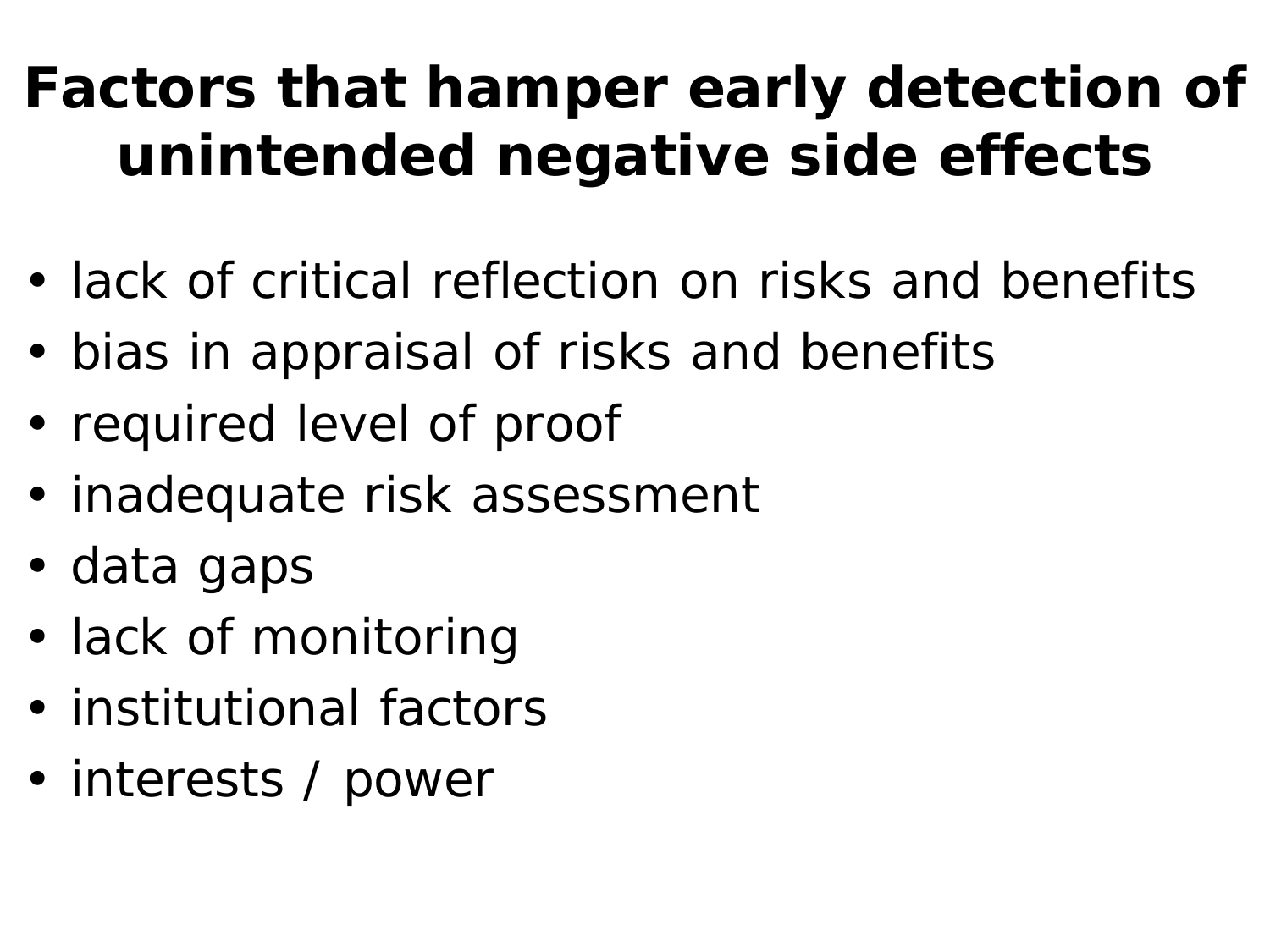#### **Top 10 of circumstances / characteristics of risk migration**

|             | Rank Circumstance / characteristic                                  | #<br>cases |
|-------------|---------------------------------------------------------------------|------------|
| $\mathbf 1$ | Lack of systems analytic approach                                   | 37         |
|             | 2 Incomplete life cycle assessment                                  | 27         |
|             | <b>3</b> Lack of critical reflection on risks and promised benefits | 25         |
|             | 4 No incentives to meet ALARA                                       | 25         |
|             | 5 Persistence and/or bioaccumulation                                | 17         |
|             | <b>6</b> Ignoring ignorance                                         | 14         |
| 7           | Novel material / special unfamiliar properties                      | 11         |
|             | Mismatch novel aspects and authorization tests /<br>8 standards etc | 10         |
| 9           | Unreflective upscaling from small scale experiences                 | 9          |
|             | <b>10</b> Non standard situations                                   | 4          |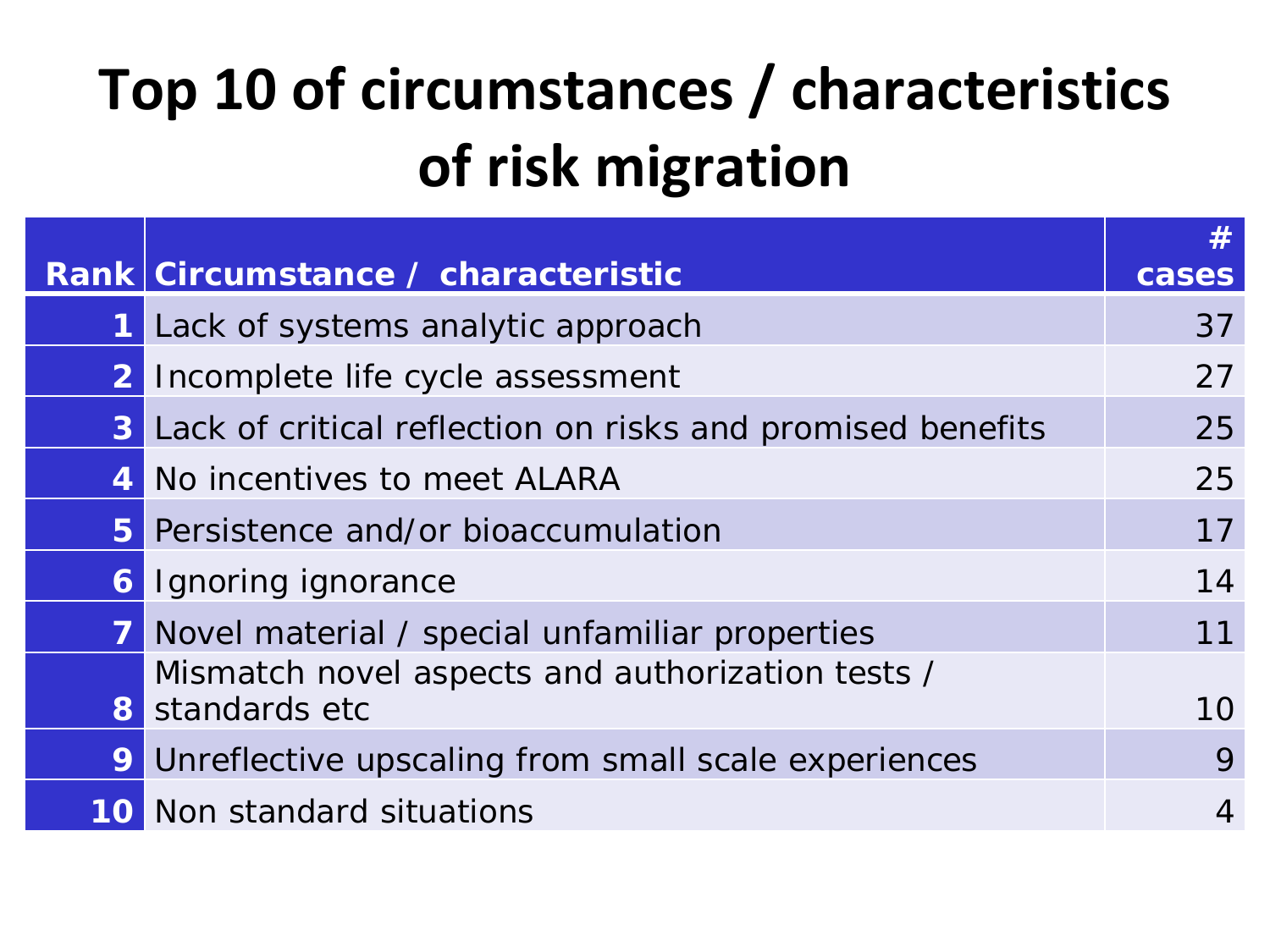## **Barriers to early policy intervention**

- Vested interests
- Lacking sense of urgency
- Perceived level of evidence too low to justify intervention
- Limited expertise
- Institutional barriers
- Funding
- Reluctance to act / lack of courage
- Flaws in leadership